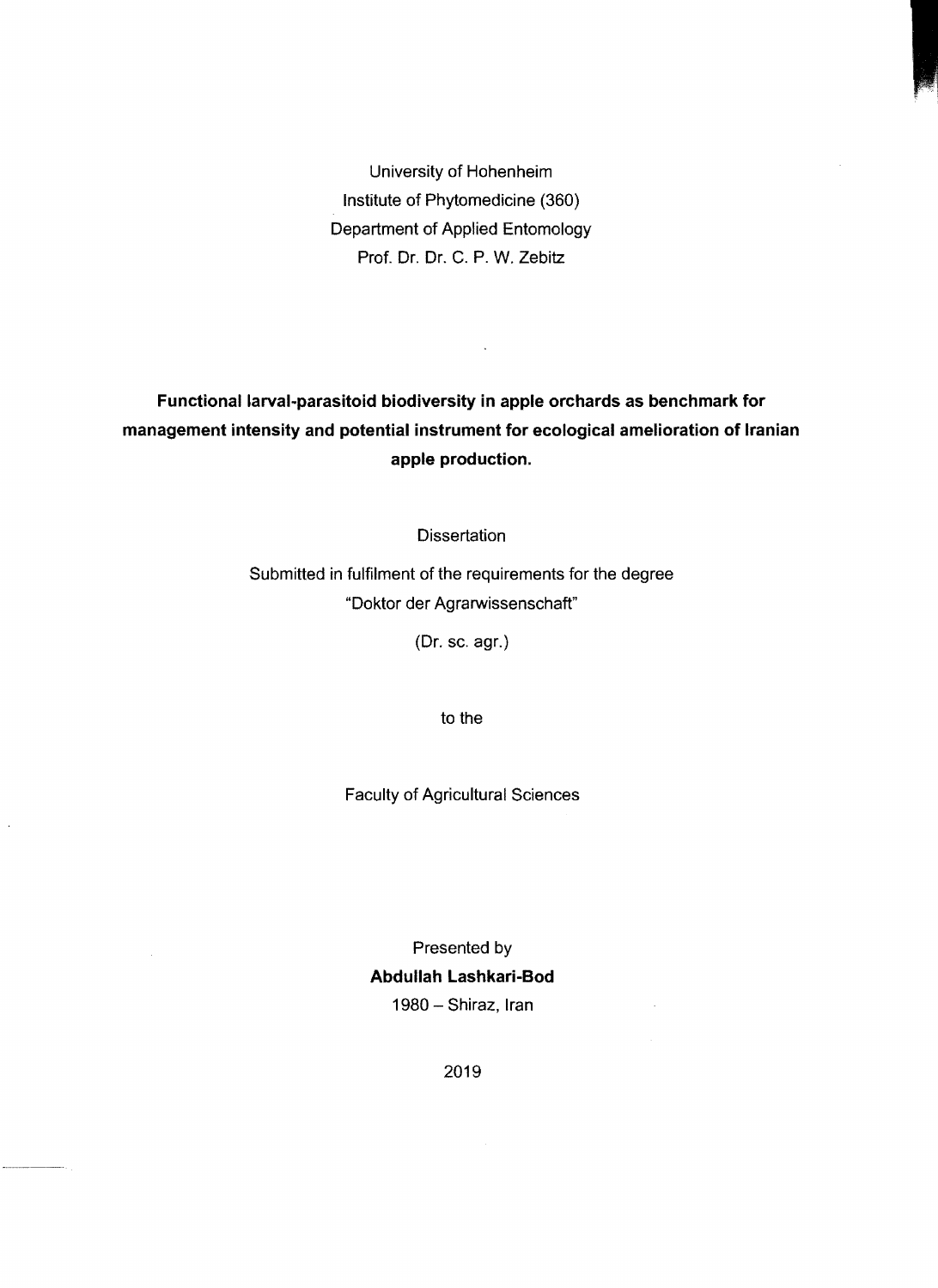## **Abstract**

Although a consensus through the concept of sustainable agricultural production and its indicators to assess its functionality varies, it is expected to be long-term and reliable. The sustainability would change temporarily and spatially. **It** is influenced by political, social and economical issues, which reveals its interdisciplinary essence in concert with farming strategies and practices to produce human food. The management of plant protection is capable to impose unsustainability into farming system. The frequency and intensity of unsustainable practices would result into devastating effects on diversity and abundance of beneficial arthropods. The communities of natural enemy may promote sustainable management, but the anthropogenic interventions such as broad-spectrum pesticide applications would distort the essence of self-monitoring of natural invertebrates as regulators. The conventional agricultural management makes the habitats to be simplified through food webs and ecological complexities, which lead to species loss (extinction or emigration) and consequently to species interactions (connectance). The ecologically based management such as integrated pest management (IPM) would focus to maintain species and increase diversity in natural communities, which contributes to sustainable approach as alternative versus conventional agriculture. The negative effects of chemical pesticides would dramatically decline the ecosystem process and affect the energy flow among different trophic levels, which is manifested as functional rates in local or regional scale of ecosystem. The human-manipulated areas create negative consequences on the ecosystem functionality through vanishing the key natural resources (i.e. shelter, food provision, and alternative host prey), which affect maintaining natural enemy communities. The complementarity effects of antagonist communities can lead a synergetic impact on pest control, when biodiversity is conserved through vegetation, rational bio-pesticide application, and ecological infrastructure, the functional traits (richness and evenness) among interacting species will be improved. Furthermore, the intensified agriculture would arise pest outbreaks or convert a secondary and unimportant pest into a serious one. The antagonistic communities may represent as bio-indicators. The presence or absence of higher trophic levels and their complexes would reflect biotic or abiotic changes in the environment, which would eventually be expressed as parasitism or consumption rate.

The scope of current research is limited to indicators of sustainability through pest management and does not comply a holistic approach on ecological, political, social, and economical managements. The preliminary results focus on the status quo of plant protection in Iran and biodiversity indices in Germany used to compare the different farm systems to show how the management can affect the community components and their interactions. The environmental and anthropogenie impacts on biodiversity of beneficial arthropods in different orchard management conducted in Germany, where the accessibility of abandoned apple orchards is more prevalent than Iran.

To evaluate the impact of conventional intensive management vs. ecologically based sustainable practices on invertebrate beneficial community, a comparative study was conducted to assess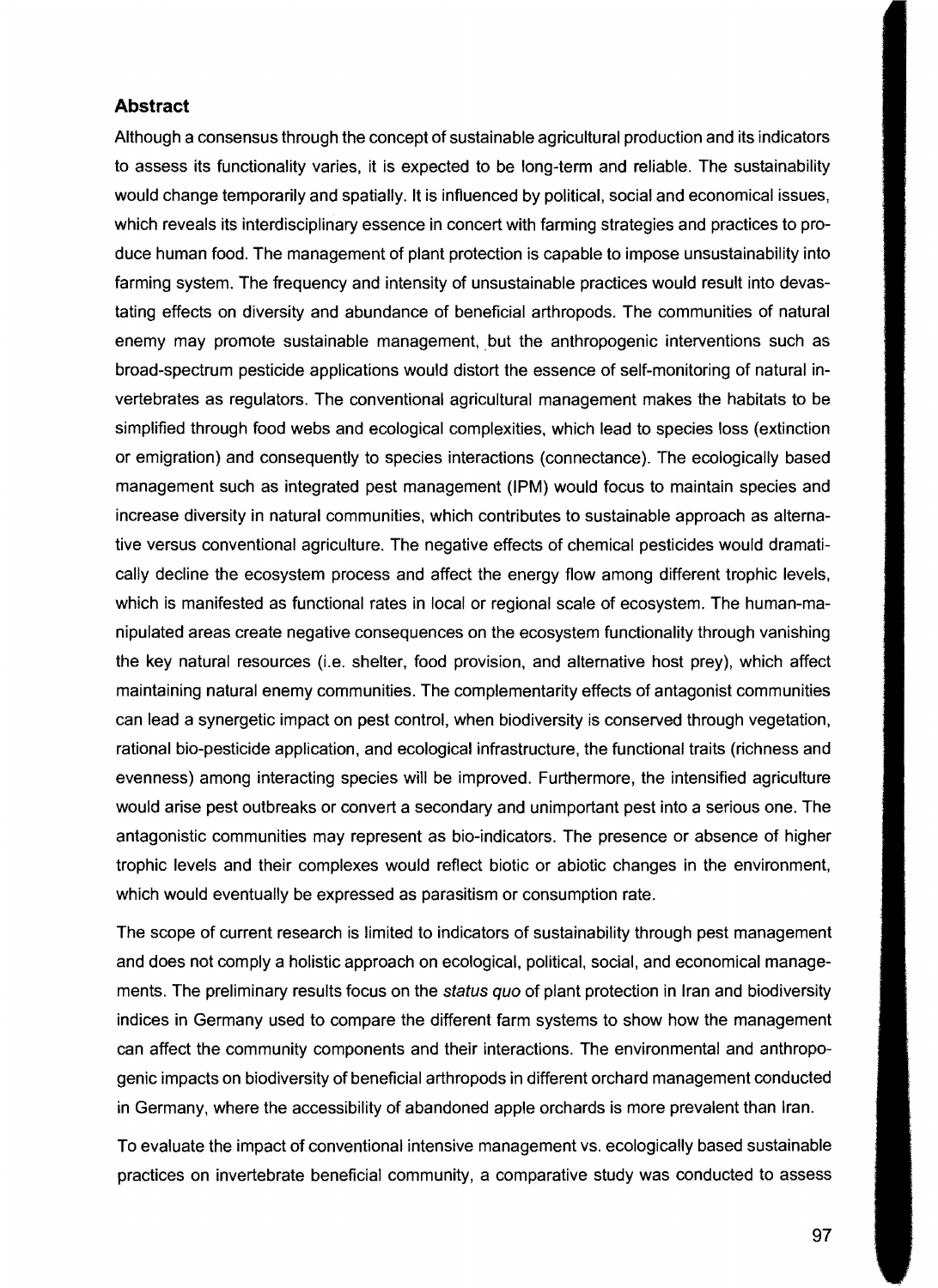food web pattern of larval-parasitoid communities, biodiversity indices, and parasitism rate in response to apple orchard by four different managements. Field samplings were occurred during 2011-2015 in Baden-Württemberg, Germany. The orchard managements were distinguished based on the frequency and intensity of pesticide applications into the farming system. The categories of orchard management were managed (organic and integrated), and Streuobst (semiabandoned orchard), which were situated in Denzlingen, Emmendingen, Goldener Grund, Hohenheim research center, IIsfeld, Lake Constance, Neuhausen, Plieningen, Rommelshausen, and Scharnhausen. The sampling was conducted by installation of corrugated cardboard and random observation to collect larval caterpillars (Tortricidae and Gelechiidae). The collected sampies were transferred to lab to rear adult parasitoids and further studies on taxonomie affiliation. Out of 7,923 healthy host larvae collected, totally 324 parasitoid individuals from three subfamilies of Braconidae, Ichneumonidae, and Perilampidae were found. Four parasitoid species were found positive host-density dependent, the rest of the parasitoid species showed no density-dependency or were found in too small numbers. The highest richness, abundance, and evenness of larval-parasitoids were found in Streuobst orchards (i.g. Plieningen), which received no to minimal pesticide inputs. The interaction diversity of food webs (connectance) in Streuobst showed the highest number of trophic links in response to other orchard managements where the commercial (conventional) orchards harbor no to the least biodiversity indices of beneficial arthropods. Percentage similarity also assessed to depict the similarity of larval-parasitoid community structures in different managements. It was revealed the orchards with the same management contain similar parasitoid compositions.

To describe and analyze the information on apple growing management, circumstances of plant protection, pest status, and major obstacles to initialize sustainable production in Iran, a questionnaire was desjgned to survey 39 apple growers from East-Azerbaijan, Fars, Isfahan, Tehran, and W. Azerbaijan in July 2014. It was found that management of the orchards mostly is under the supervision of the apple growers. Farmers in Isfahan suffer a road infrastructure to have an access to the nearest market to seil their product indicating an economic monopoly. The distance to experts affects the intensity of pesticide application by farmers. The conventional agriculture is prevailing in all provinces and access to bio-pesticides highly limited to Tehran. Totally 29 pestieides were used against different fruit pests in Iran. The most damage intensities occurred by pests in province scale and weeds in regional scale. The outbreak of secondary pest Tetranychus urticae as key one indicates human perturbations in Iran's farming system. Tehran province enjoyed diverse apple cultivars contrary to other provinces, which are poor in diversification. The predominant outlook to choose a cultivar among apple growers was marketing.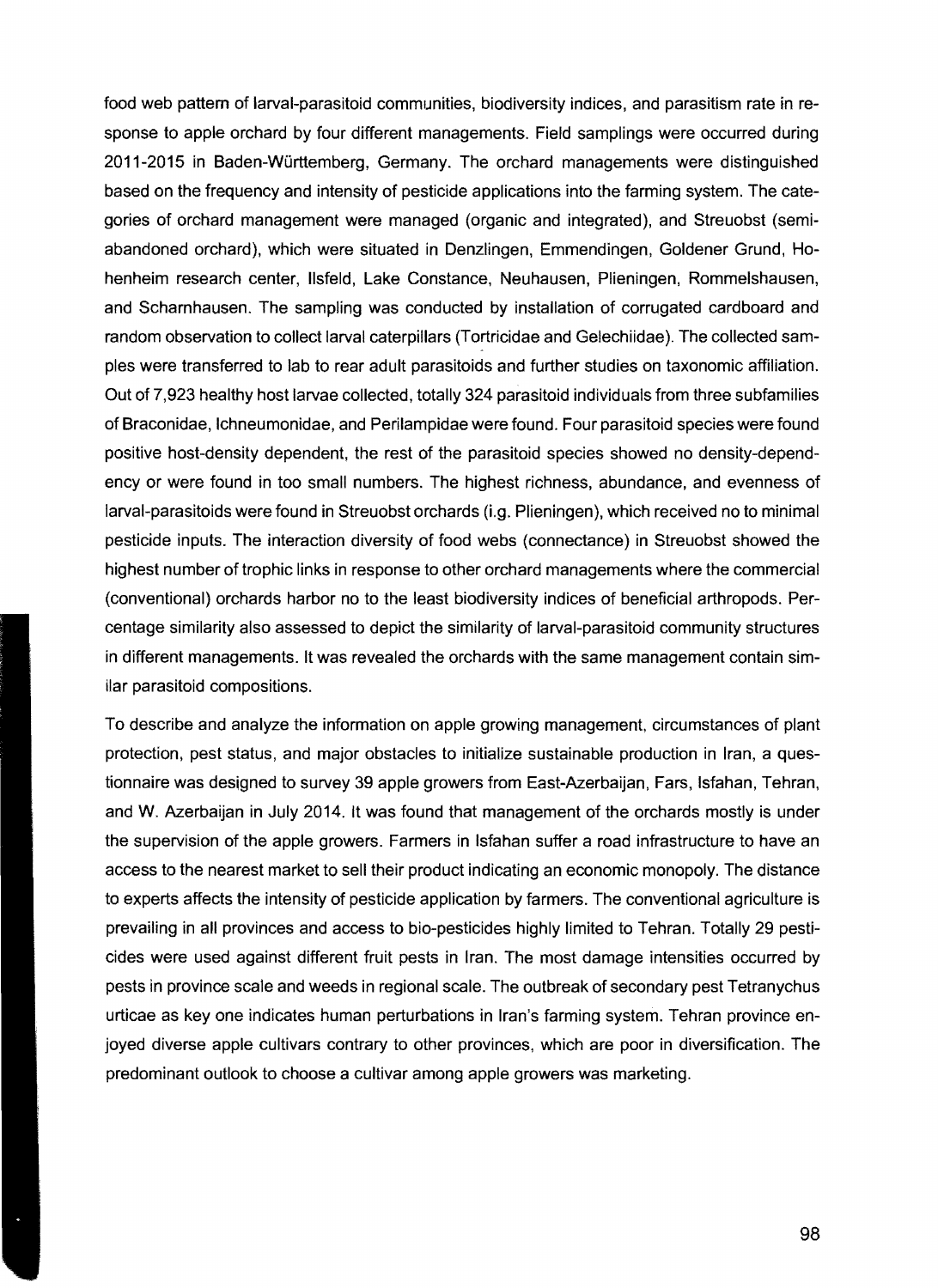## **Zusammenfassung**

Der Begriff "nachhaltige landwirtschaftliche Produktion" zielt auf zukunftsfähige ressourcenschonende Wirtschaftsweise ab, die in der Gesellschaft zunehmend Akzeptanz findet. Wie sich Nachhaltigkeit gestaltet ist regional und zeitlich variabel und wird von politischen, sozialen und ökonomischen Themen beeinflusst. Die Landwirtschaft ist unter anderem durch die Nutzung von Pflanzenschutz und chemischen Pflanzenschutzmitteln in der Lage, dauerhaft stabile Erträge zu sichern. Der intensive Einsatz von nicht-nachhaltigen Praktiken kann jedoch zu verheerenden Auswirkungen auf die Vielfalt und die Fülle von nützlichen Arthropoden führen. Eine nachhaltige Bewirtschaftung kann dagegen natürliche Gegenspieler von Schaderregern fördern, aber die vom Gesetzgeber verursachten Interventionen, wie das breit angelegte Spektrum von Pestiziden, können die Selbstkontrolle von natürlichen Gegenspielern als Regulatoren verzerren bzw. negativ beeinträchtigen. Die konventionelle Landwirtschaft kann Lebensräume, ökologische Strukturen, Nahrungsnetze und funktionelle Biodiversität zerstören. Die Folgen sind Emigration, der Verlust von Arten und vereinfachte interspezifische Wechselwirkungen.

Die Umsetzung von Maßnahmen zur nachhaltigen landwirtschaftlichen Produktion bedürfen geeigneter Parameter zur Abschätzung des status quo und des Erfolgs der durchgeführten Maßnahmen. Diese Parameter sind nicht immer vorhanden und müssen erarbeitet werden.

Diese Arbeit hatte das Ziel, anhand von Erhebungen des Artenaufkommens der Wickler (Tortricidae) und ihrer Larvalparasitoide in Apfelanlagen mit unterschiedlicher Bewirtschaftungsintensität und der davon abgeleiteten ökologischen Indices geeignete Parameter zu erarbeiten. Diese sollten die Auswirkung der Benutzungsintensität auf die funktionelle Biodiversität wiederspiegeln und geeignet sein, die Umsetzung von Nachhaltigkeitsmaßnahmen zu bewerten.

Um den Einfluss konventioneller bzw. ökologischer Bewirtschaftung auf Wirbellosengesellschaften zu untersuchen, wurde eine Vergleichsstudie durchgeführt, die Nahrungsnetze der Larvalparasitoide, Biodiversitäts-Indizes und Parasitierungsraten in Apfelanlagen mit vier verschiedenen Bewirtschaftungsweisen erfasst. Die Probenahmen erfolgten 2011-2015 in Baden-Württemberg.

Nach Intensität der Pflanzenschutzmittelanwendung wurden die Anlagen in die Kategorien Bewirtschaftet (ökologische und integrierte Bewirtschaftung) und Streuobst eingeteilt. Sie lagen in Denzlingen, Emmendingen, Goldener Grund, Versuchsstation Hohenheim, IIsfeld, Neuhausen, Plieningen, Rommelshausen, Scharnhausen und am Bodensee. Die Probenahmen bestanden im Sammeln der Raupen (Tortricidae und Gelechiidae) mit Fallen aus Wellpappe und durch Zufallsfunde.

Im Labor wurden die daraus schlüpfenden adulten Parasitoide taxonomisch bestimmt. In 7923 Larven fanden sich 324 Individuen von Parasitoiden aus drei Unterfamilien der Braconidae, Ichneumonidae und Perilampidae. Die größte Vielfalt, Häufigkeit und gleichmäßige Verteilung an